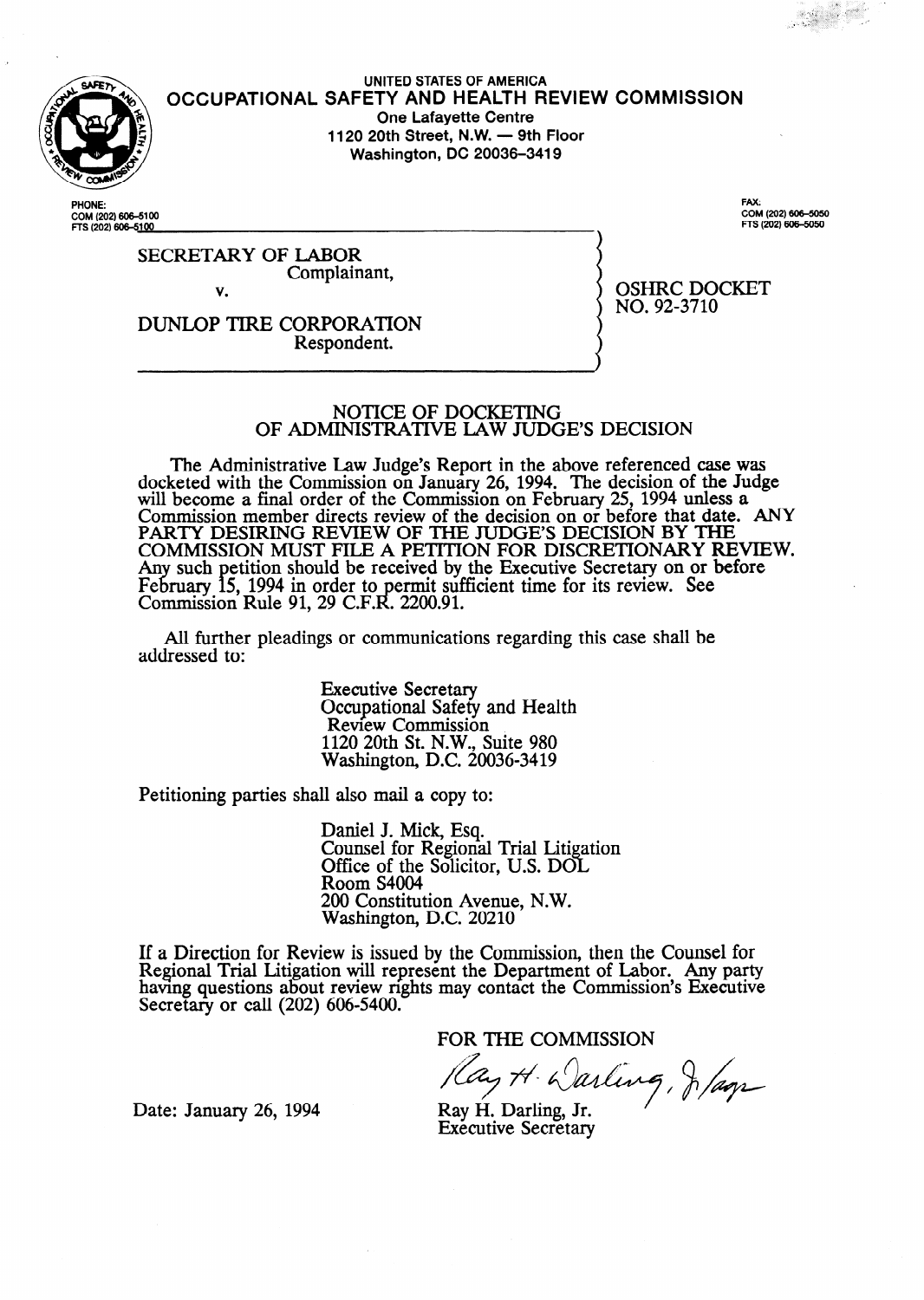# DOCKET NO. 92-3710

# NOTICE IS GIVEN TO THE FOLLOWING:

Daniel J. Mick, Esq.<br>Counsel for Regions Counsel for Regional Trial Litigation<br>Office of the Solicitor TTS DOI Office of the Solicitor, U.S. DOI<br>Room S4004 Room S4004<br>200 Constitut  $\sum_{n=1}^{\infty}$  Constitution *Ave.*, N.W. Washington, D.C. 20210

George Palmer, Assoc. Reg. Sol. Chambers Bldg., Higl Center, Suite  $150$ 100 Centerview Drive Birmingham, AL 35216

Wimberly  $\propto$  Lawson, Suite 1/50, Lenox 1 owers<br>2400 Beechtuse Beech N E  $3400$  Peachtree Road, N.I Atlanta, GA 30326

 $\rm \widetilde{21}$  $\overline{\text{Maldson}}$ . AL 357 : Local 713<br>ime-Ouarry Road  $R_{20}$ 

Occupational S Review Commission 1365 Peachtree St., N. E. Suite 240 Atlanta, GA 30309 3119

00108955618:04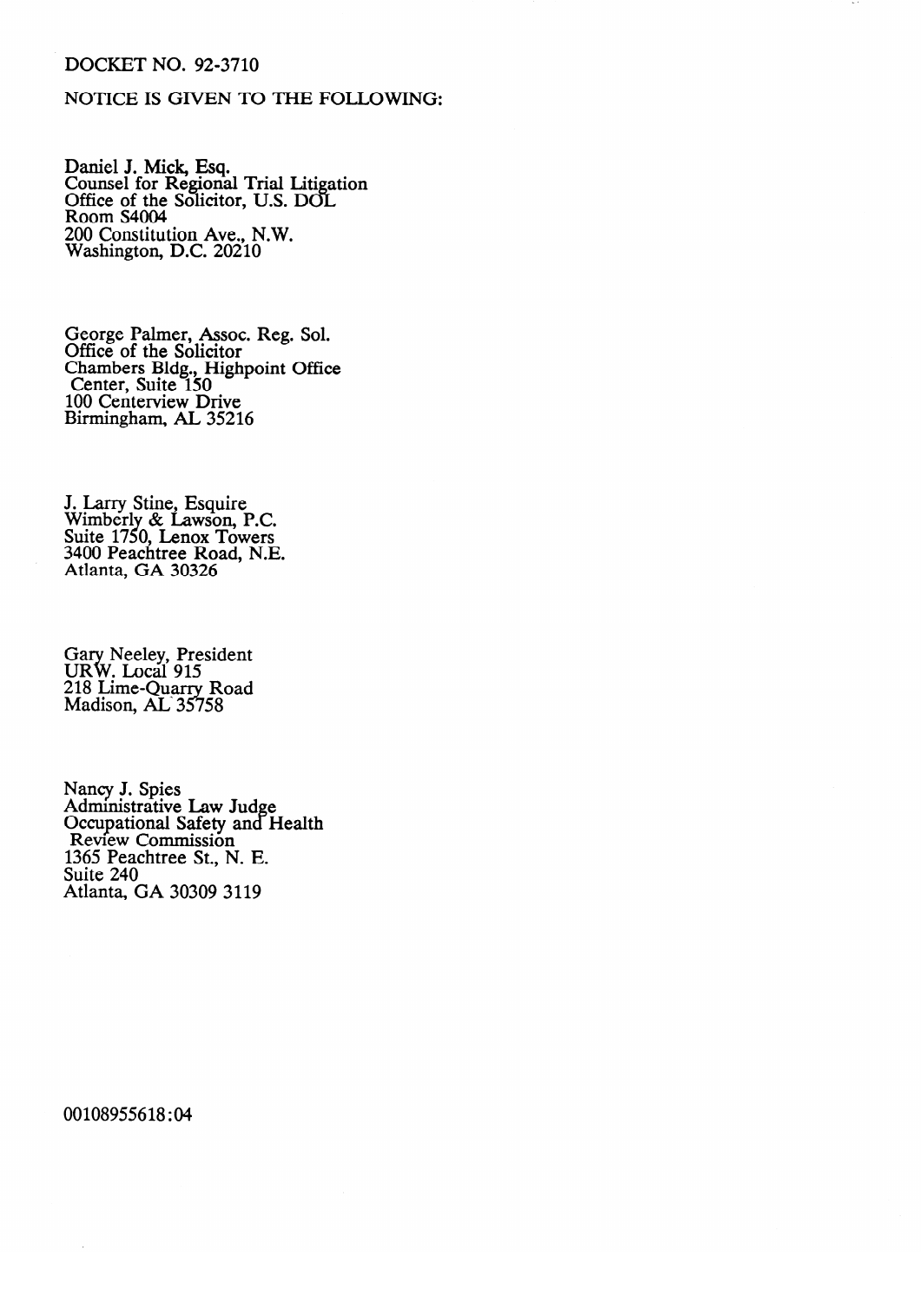

#### UNITED STATES OF **AMERICA**  OCCUPATIONAL SAFETY **AND HEALTH REVIEW** COMMISSION 1365 **PEACHTREE STREET,** ME., SUITE **240 ATLANTA, GEORGIA 30309-3119**

PHONE: **COM CTS** (404) 347-4197 ns (404) 3474197

 $\mathbb{R}^{\infty}$  : COM (404) 347-0113  $n = \frac{1}{2}$ 

| SECRETARY OF LABOR,      |                |
|--------------------------|----------------|
| Complainant,             |                |
|                          |                |
| v.                       | <b>OSHRC D</b> |
|                          |                |
| DUNLOP TIRE CORPORATION, |                |
| Respondent,              |                |
|                          |                |
| and                      |                |
|                          |                |
| URW LOCAL NO. 915,       |                |
| Authorized Employee      |                |
| Representative.          |                |
|                          |                |

: OSHRC Docket No.: 92-3710

 $\overline{A}$ 

Marsha L. Semon, Esquire Office of the Solicitor U. S. Department of Labor Birmingham, Alabama For Complainant

J. Larry Stine, Esquire Wimberly and Lawson Atlanta, Georgia For Respondent

For Respondent

Mr. Gary Neeley

United Rubber Workers, Local 915 For Authorized Employee Representative

Before: Administrative Law Judge Nancy J. Spies

### DECISION AND ORDER

This proceeding is before the Occupational Safety and Health Review Commission for decision. On October 22, 1992, the Occupational Safety and Health Administration (OSHA) issued one citation to respondent, Dunlop Tire Corporation. Respondent, by letter dated November 16, 1992, contested the citation. By Order dated January 14, 1993, the United Rubber Workers, Local No. 915, was granted party status.